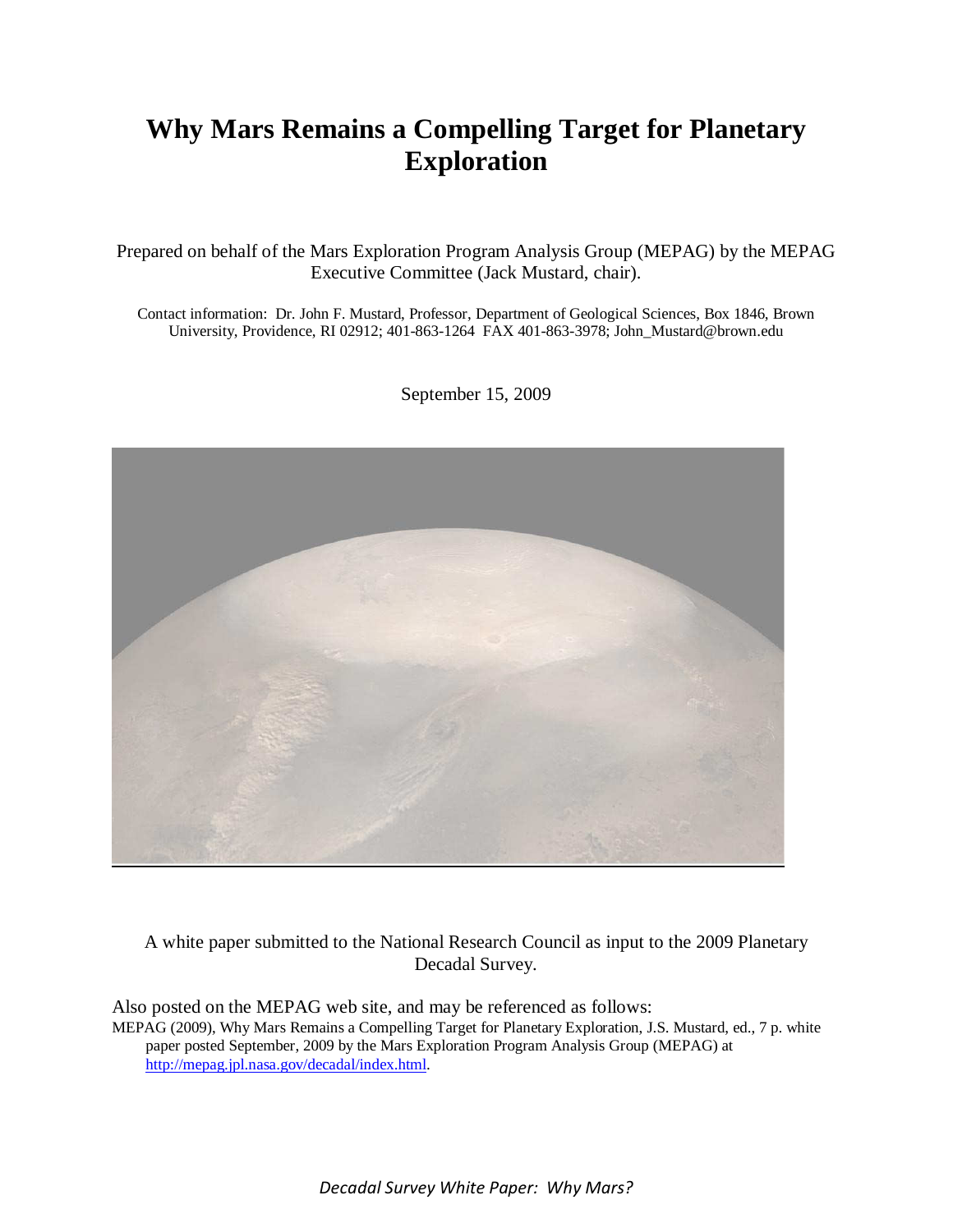# **Introduction<sup>1</sup>**

-

As documented in the most recent Solar System Exploration Decadal Survey (NRC, 2003), Mars has been an extremely compelling exploration target. Because of high international scientific, public, and political interest in Mars since then, NASA has launched three Mars missions (MER, MRO, PHX) and has two more under development (MSL, the selected MAVEN Scout mission); the European Space Agency has launched one (MEX, including Beagle-II); Japan has launched one (Nozomi); and Russia has one under development (Phobos-Grunt). All of the above except Beagle-II and Nozomi returned data. One purpose for the Decadal Survey is to take stock of progress and to re-evaluate the priority of different sectors of the planetary exploration program. In this case, we must ask whether the importance of Mars as an exploration target has changed, given the results to date. Our conclusion is that the exploration of Mars is even more compelling now than it was in 2002.

# **Historical Context: Mars--A Possible Abode of Life?**

For over a century Mars has gripped the imagination of the United States and the world. There are three major components to that fascination:

- The possibility that life has arisen on Mars and may survive there today;
- The chemical and physical record of a planet whose environment has changed dramatically over time;
- Mars, of all the planets, is the most likely destination for human explorers. The priority of these components has ebbed and flowed, beginning with Percival Lowell's turnof-the-century perspective of Mars as an older Earth (Lowell, 1896). In the 1960s Mariner flybys showed a heavily cratered, moon-like surface beneath a thin atmosphere—in short, an apparently dead, Moon-like world. Mariner 9, the first planetary orbiter, showed how wrong that view was, revealing a surface coursed by great channels and valley networks, a place where dust storms could be global and volcanoes so huge that their base was as large as Arizona.

Our view of Mars changed once again when the Viking landers came up empty in their *in situ* search for evidence of life, particularly organics. Mars again seemed to be a dead world, but one whose climate had clearly been very different in its past. Viking lander exploration ended with the understanding that perhaps we had tried to make too great a leap with its life detection goal. However, there remained much to learn about Mars, some of whose surface had persisted from the earliest periods of the planet's history. This not only harbors the details of Mars' early evolution of chemical, geological and biotic or pre-biotic activity, but also retains a record of planetary evolution of an Earth-like planet unavailable elsewhere in the solar system (Kieffer et al, 1992 and references therein).

A series of small landers and remote sensing orbiters (starting with MPF and MGS) were implemented in a "faster, better, cheaper" era to understand Mars as a planet and to learn about Earth through comparative study. Mars exploration was further energized in 1996 as researchers studying the ALH84001 meteorite re-opened the question of whether there had been life on Mars, and in doing so ignited a debate about whether the microscopic structures and associated minerals in the meteorite were biosignatures (McKay et al., 1996). This debate occurred in the light of terrestrial discoveries showing that life could inhabit extreme environments on Earth; some of which are Mars-like in certain respects. The oxidizing nature of the Martian surface and

<sup>&</sup>lt;sup>1</sup> All acronyms used in this document are defined in "Compiled Bibliographic Citations and Acronym Glossary for the Mars-Related White Papers Submitted to the NRC's Planetary Decadal Survey", which may be accessed at http://mepag.jpl.nasa.gov/decadal/index.html.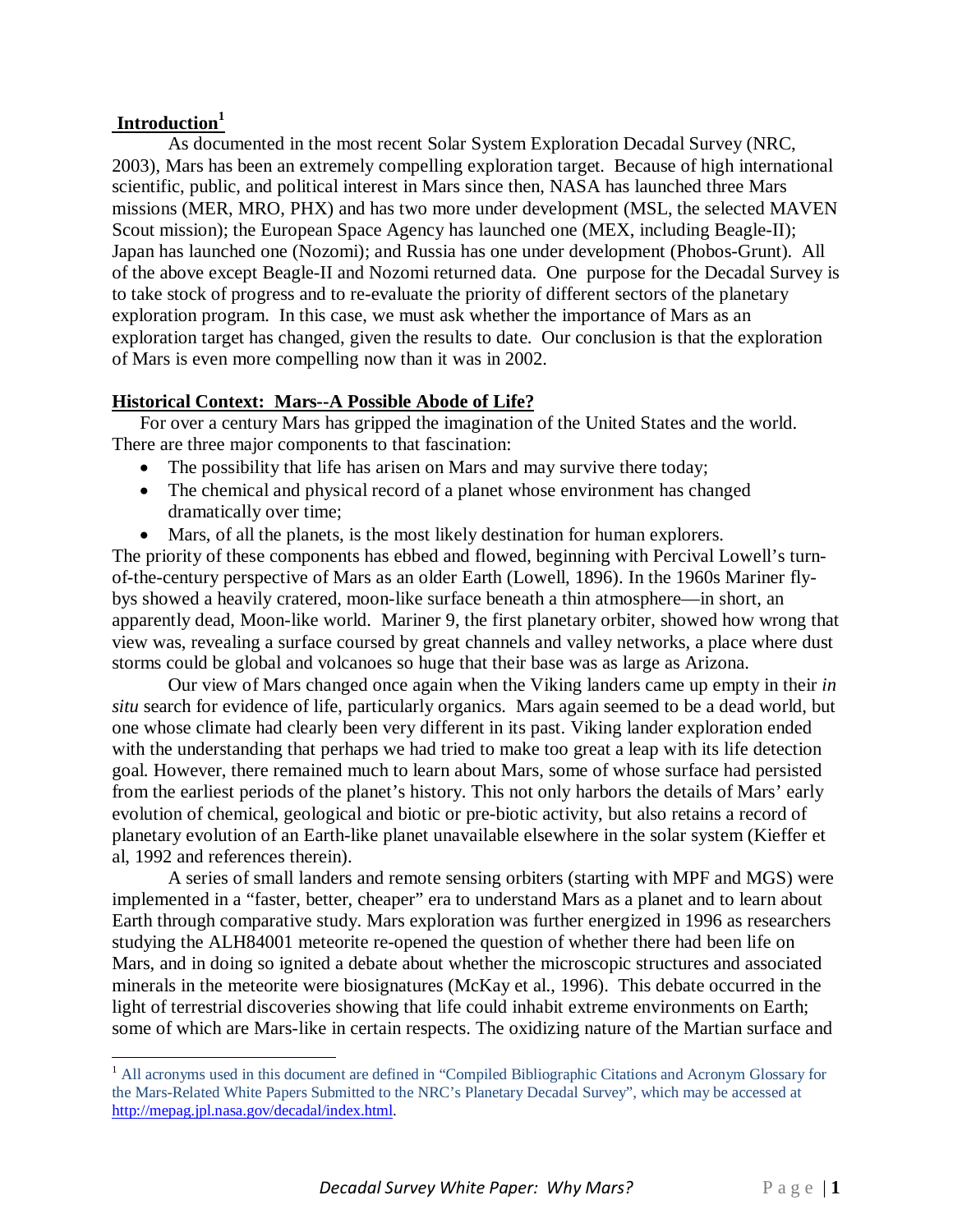its significant ultraviolet irradiation were also becoming better understood, perhaps explaining the non-detection of surface organics by Viking. Direct evidence of life might not be everywhere on the surface (the premise of the Viking experiments) but biosignatures could still be present, within the rocks at shallow depth.

## **Recent Exploration Context: Follow the Water**

The Mars Exploration Program (MEP) that emerged (Hubbard et al., 2002) triggered a decade-long program of missions to Mars with four major goals: Life, Climate, Geology/Geophysics, and Preparation for Human Exploration. An organizing theme for the Program was water: where is it now, where had it been and for how long? Essential to life as we know it, water was also a major factor in determining the climate and shaping the surface, and it could be a resource for future human missions to the planet.

From Viking and from the meteoritic analysis we learned that detecting signs of life would be difficult. We recognized that it would first be necessary to understand the environments of Mars, ancient and modern, both morphologic and compositional, to find the habitable places; i.e., those locations that had at least the potential for biochemical processes and for preservation of their biosignatures. As described by NASA (1995), the first objective was to establish the presence, nature and activity of water on Mars in the context of its climatic and geologic history. The logical long-term path for the MEP was therefore summarized with "seek, in situ, and sample" (Hubbard et al., 2002).

These challenging objectives required more capable and costly missions. Increased value of the missions lowered the tolerance for possible loss, and achieving that risk posture further increased the mission costs. The establishment of a Mars Exploration Program in the last decade limited these costs and reduced the science risks by interleaving orbiters and landers of increasing sophistication: Mars Odyssey, two Mars Exploration Rovers, Mars Reconnaissance Orbiter, and the Mars Scout lander Phoenix, joined by the extended operations of Mars Global Surveyor and the arrival of the ESA Mars Express orbiter.

The orbiters provided global and regional context and identified sites of great scientific potential for landed discovery. Landers and rovers followed up on these with detailed *in situ* investigations that verified in part what was seen from orbit, but also revealed stunning chemical, mineralogic, and morphologic properties not observed or anticipated from orbit. At the same time, the orbiters also provided essential mission support by certifying site safety, providing near-real time coverage of critical events, and by supporting surface operations with remote monitoring and telecommunications relay (Edwards et al. 2009). Orbiter dual use is a major factor in controlling cost and reducing risk for the landed craft.

The Mars Exploration Program has made a number of outstanding discoveries over this last decade, a partial list of which follows. It is clearly impossible in a document of this length to list all of the scientific contributors, so we cite some of the key papers and some recent summaries, many of which have comprehensive reference lists.

#### *General*

• Based on orbital data from several spacecraft by multiple teams of researchers, planet-wide analyses of comparative geomorphology, surface composition, and relative geologic age (using crater counting methodology) have revealed a planet with a complex geologic record that appears to span most of the history of the planet, and that formed in response to processes that include volcanism/plutonism, weathering/erosion, sedimentation, glaciation,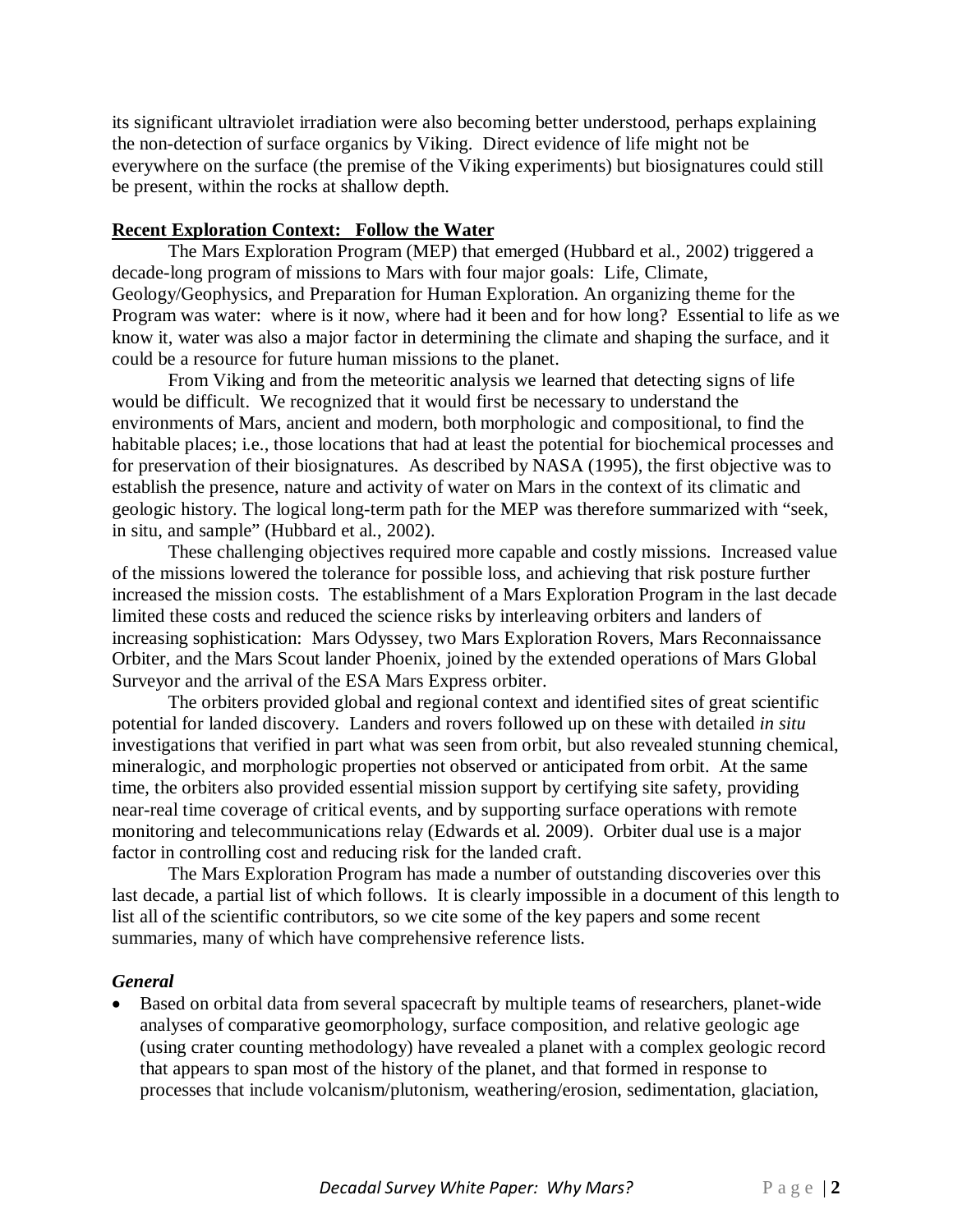polar ice cap processes, fluid/rock interactions, tectonism, and others. Example references include Christensen et al. (2003), Neukum et al. (2004); Hahn et al. (2007), Tanaka et al. (2005), Frey (2008), and many of the references listed below.

## *Ancient Mars*

- On ancient Mars, water was persistent in shallow surface bodies, lakes, connected networks, and as groundwater near the surface, and Mars therefore likely had a very different climate than it does today (Malin et al. 2003; Hynek and Phillips, 2003; Howard et al. 2005; Irwin et al. 2005; Squyres and Knoll, 2005; Baker, 2006; Jolliff et al., 2006; Knoll and Grotzinger, 2006; Irwin et al. 2008; Squyres et al. 2009, Murchie et al. 2009).
- A diverse suite of minerals, including hydrated sulfates, phyllosilicates, and silica, produced by the action of water on martian crustal rocks has been identified both from orbit and from the martian surface (Poulet et al., 2005, 2009; Squyres et al., 2006a; Arvidson et al., 2008; Morris et al., 2008; Mustard et al., 2008; Squyres et al., 2008; Ehlmann et al. 2008). The character and concentration of at least some of these minerals systematically change on a global scale over geologic time (Bibring, 2006).
- The detailed processes of rock formation and weathering, and the influence of these two processes on mineralogy and morphology/texture has been established at two martian sites of very different geological character (e.g., Grotzinger et al., 2005; McLennan et al., 2005; Squyres and Knoll, 2005; Squyres et al., 2006b; Squyres et al., 2007).
- Remnant magnetism in the ancient crust shows that there was a powerful global magnetic field that shut down early in Mars history, exposing the atmosphere to increased erosion by the solar wind (Connerny et al, 2001; Lillis et al., 2008).
- Determination of the planetary figure and gravity fields (Neumann et al, 2004) provide key information on the distribution of mass and the degree of isostatic equilibrium.

## *Geologically Young Mars*

- Layering in the polar caps and in sedimentary rock in many places, often with remarkably repetitive sequences of layer thicknesses, indicate cyclical processes (e.g. Laskar et al. 2002; Milkovich and Head, 2005; Lewis et al. 2008).
- The north and south polar caps are different in many ways: the north appears younger and has no remnant summertime layer of  $CO<sub>2</sub>$ . Layer thicknesses for the north have typical variations consistent with computed changes in the planet's obliquity and orbital eccentricity on time scales of several hundred thousand to a few million years (e.g., Phillips et al. 2008).
- An array of glacial and periglacial landforms, including debris covered shallow ice-deposits in mid-latitudes, pointing to massive transport of volatiles, especially water, from the polar reservoirs to lower latitudes, presumably in response to the cyclical changes of polar insolation (Head et al., 2003; Head et al. 2005; Holt et al. 2008; Plaut et al. 2009).

## *Modern Mars*

- Ground ice extends over most of the high latitudes in the top meter of surface material. Its depth (therefore volume) is not known, but a subsurface cryosphere may today hold a significant fraction of ancient liquid water (Boynton et al. 2002; Feldman, et al. 2004; Smith et al. 2009).
- Surface change: Impact craters continue to be identified, helping to calibrate the craterdating algorithms and providing insight into the material beneath the dust-covered surface. New gullies have been observed; whether dry avalanches or water-aided movement, they indicate a landscape that continues to change even today (Malin and Edgett, 2000; Malin et al, 2006; McEwen et al., 2007).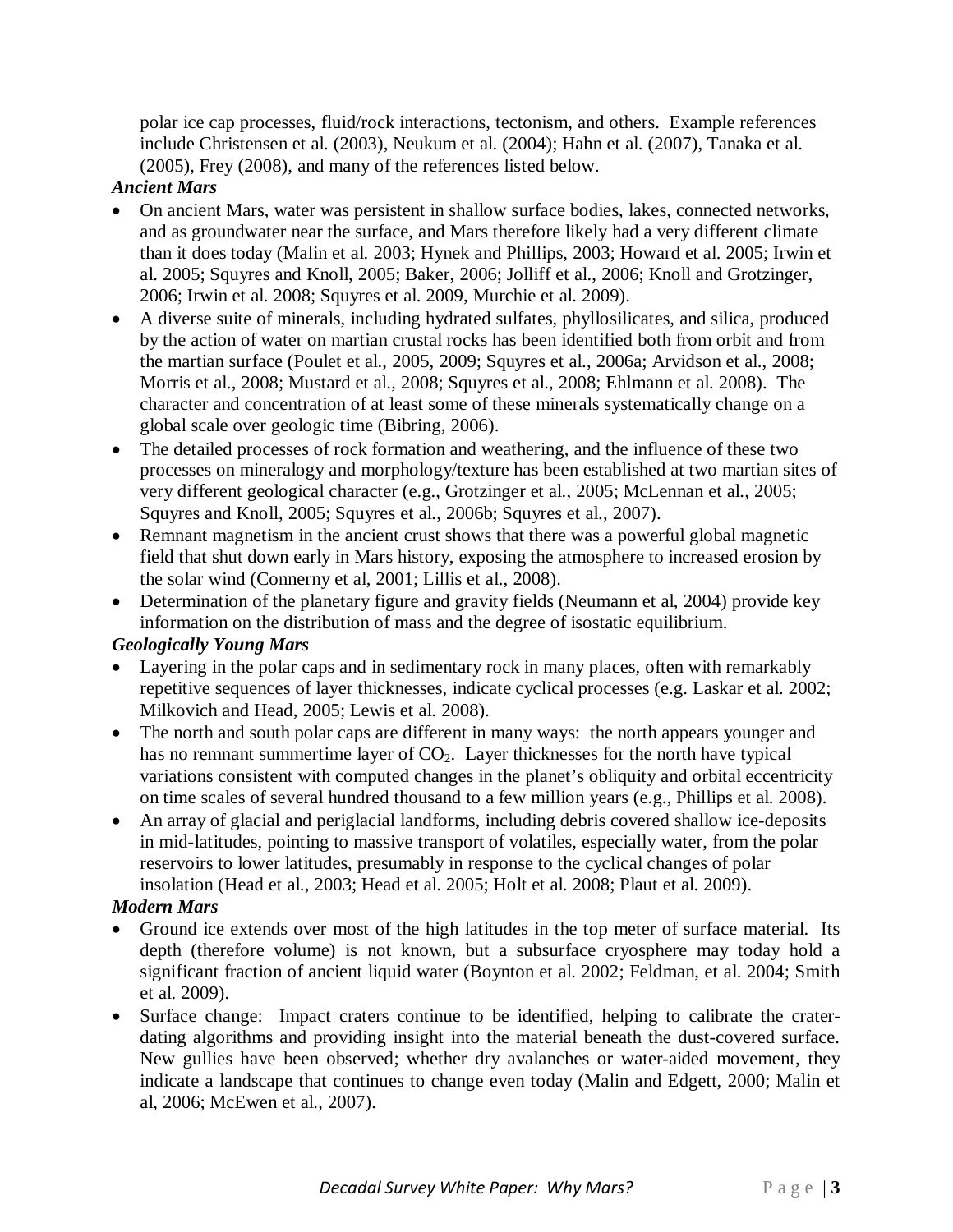- A multi-year record of the seasonal cycles of water,  $CO<sub>2</sub>$  and dust, including spectacular, episodic hemispheric and global dust events, has revealed processes which operate over much longer time scales (Smith, 2003; 2008). Actively precipitating water ice clouds have now been observed (Whiteway et al., 2009).
- Earth-based observations, building on orbital indications, have detected methane in the atmosphere of Mars (Mumma et al., 2009). Its very presence suggests an active subsurface source. Reported variations in space and time, still controversial, are inconsistent with our present understanding of methane sources and sinks. The all-important provenance of the methane, whether geochemical or biochemical, remains to be determined.

#### **Reasons why Mars remains a compelling exploration target**

The processes that have shaped Mars clearly define an Earth-like planet. Like the Earth, Mars has a defined planetary evolution. Its earliest era, the Noachian, was strongly shaped by intense bombardment and gradational processes that sculpted the surface. Fluvial processes integrated and connected to form lakes, leaving finely-layered lacustrine deposits. The middle period of Mars history, the Hesperian, experienced extensive plains volcanism and declining activity of surface water. However, this was the era in which massive eruptions of subsurface water flowed to the northern plains and sculpted the huge channel formations. In the latest era, the Amazonian, volcanism has continued to modify parts of the surface and fluvial activity has persisted episodically in the guise of gullies. But the dominant processes of surface modification have been glacial, periglacial, and polar. Thus Mars has a long and dynamic history of long-lived interior processes that have left a record of volcanic deposits, a changing climate that has shaped and sculpted the surface, and an evolving relationship to water.

A new result that is the subject of intense investigation is that Mars also has a long and diverse history of aqueous mineral formation. The composition of the minerals in the deposits has changed with time, with phyllosilicate minerals predominating during the Noachan, and sulfate minerals during the Hesperian. Few distinctive hydrous mineral deposits are observed in deposits of Amazonian age (Mustard et al., 2008). Some have argued that the particular assemblages of minerals from these two eras signal a transition from an era of abundant water and neutral pH to an era of rapidly declining water activity and very low pH. This new perspective of aqueous mineralogy leads to the hypothesis that Mars underwent a radical reorganization of its planetary systems that has far-reaching implications for habitability.

The success of the MEP over the past decade has expanded our knowledge and focused the science imperative of Mars to tackle new important directions. The current MEPAG Goals Document (MEPAG, 2009) reflects this scientific progress that has been made by past and current missions and the analysis programs. Its listed investigations indicate the pathways needed to respond and move towards the next imperatives. In the following sections, we distill from that comprehensive list those goal areas that have the highest priority for the next decade of Mars, and planetary, exploration.

## **1. Mars offers critical clues about the early evolution of the terrestrial planets, including our own Earth**

The Earth formed (along with the rest of the Solar System) at about 4.5 Ga (billion years ago), but Earth's record in the form of a preserved geologic record extends back in time only to about 3.8 Ga. There are no rocks that reflect the character of the Earth's surface during its earliest period. Studying Earth alone cannot provide direct evidence about the nature of the rock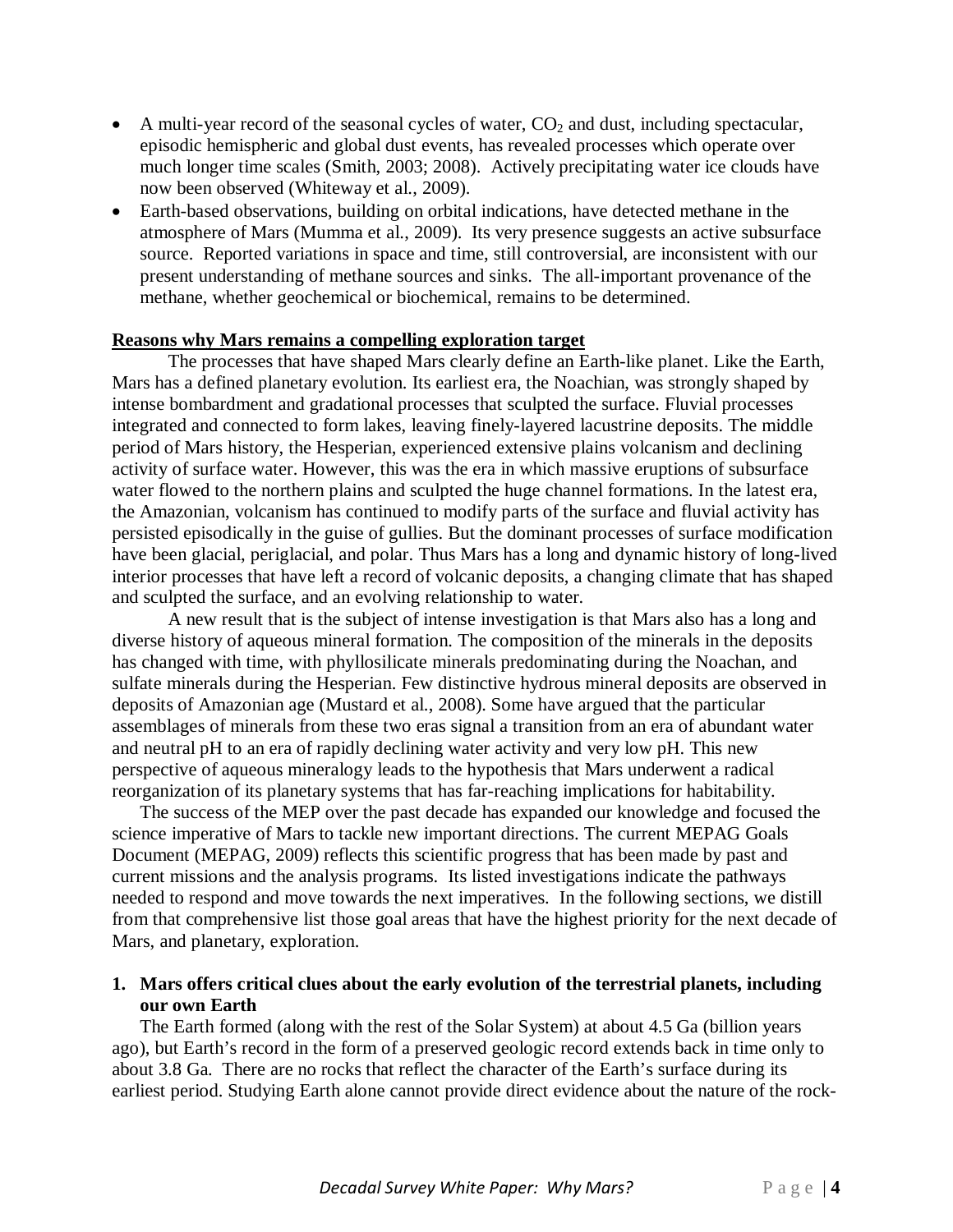forming processes, the role of large-scale tectonics, the importance for Earth of the early bombardment and impact history, and the character and significance of processes like water/rock interaction, erosion, sedimentation, volcanism/plutonism, and metamorphism. Since Earth's rocks from 3.5-3.8 Ga are all highly deformed, high-grade metamorphic rocks, most of their original information has been lost. Some detrital zircons from within high-grade gneisses have ages >4 Ga, but their original lithologic context no longer exists. Thus, for the first billion years or so of Earth's history, our ability to read the geologic record is either fragmentary or nonexistent.

In contrast, Mars has extensive and spectacular outcrops that represent the same time interval where on Earth the earliest crust formed, plate tectonics began, and life emerged. The exact timing of martian rock-forming events has uncertainty, as it is interpreted based on a model of crater flux as a function of time, but the geology of Mars can be organized into three broad eras, the Noachian (oldest), the Hesperian (middle), and the Amazonian (youngest). The missing time interval on Earth is approximately represented on Mars by the Noachian and the oldest part of the Hesperian.

On Mars, this first billion years was a time of widespread igneous activity, hydrothermal alteration, impact-related cratering processes, erosion, and the formation of a sedimentary record. A relative time stratigraphic context has been established using the methods of photogeology (e.g., Tanaka, 1986). On Earth, the primary rock-destroying process is plate tectonics; because this process did not take place on Mars, there is a spectacular array of well-preserved ancient geologic features. The earliest crust on Mars consists of impact breccias, volcanic and plutonic rocks as well as compelling evidence of fluvial erosion, lacustrine deposits and pervasive weathering. Collectively these indicate at least episodic precipitation and warmer surface conditions occurred during the Noachian than during the rest of the planet's history.

The earliest record of the planetary evolution of Mars is preserved and extraordinarily well exposed. There are windows into the deep crust that provide access to some of the earliest rocks on Mars. Additionally, we can pinpoint specific periods in Mars evolution where its systems underwent major reorganizations. Dozens of unique environments exist where aqueous processes left a record of change, and many of these watery environments varied in their character (e.g., acidity) and agent (groundwater, shallow water, perhaps rainfall). But which of these potentially habitable environments is the most promising for the preservation of diagnostic information and signatures? And which provides access to the suite of materials needed to understand not just potential biochemistry but geochemical processes, as well?

Possible exploration approach (see MEPAG, 2009): Using orbital and landed assets to characterize these environments is an imperative. In addition, the greatest scientific progress possible in the next decades would require returning well-chosen samples from this physical record of the first billion years of a planet's solid existence.

### **2. Mars provides a means to approach, and possibly answer, questions about the origin and evolution of life**

When and how life began on Earth is not yet known. It has been suggested that there is evidence for early life on Earth in rocks as old as 3.8 Ga (Mojzsis et al., 1996), but that part of the geologic record is both fragmentary and highly metamorphosed. A substantial fraction of the scientific community accepts the evidence that life had taken hold on Earth by 3.4 Ga (e.g. observations from the Pilbara Block), and many more accept this conclusion for different kinds of features in rocks as young as about 3.0 Ga in many places (South Africa, Australia, North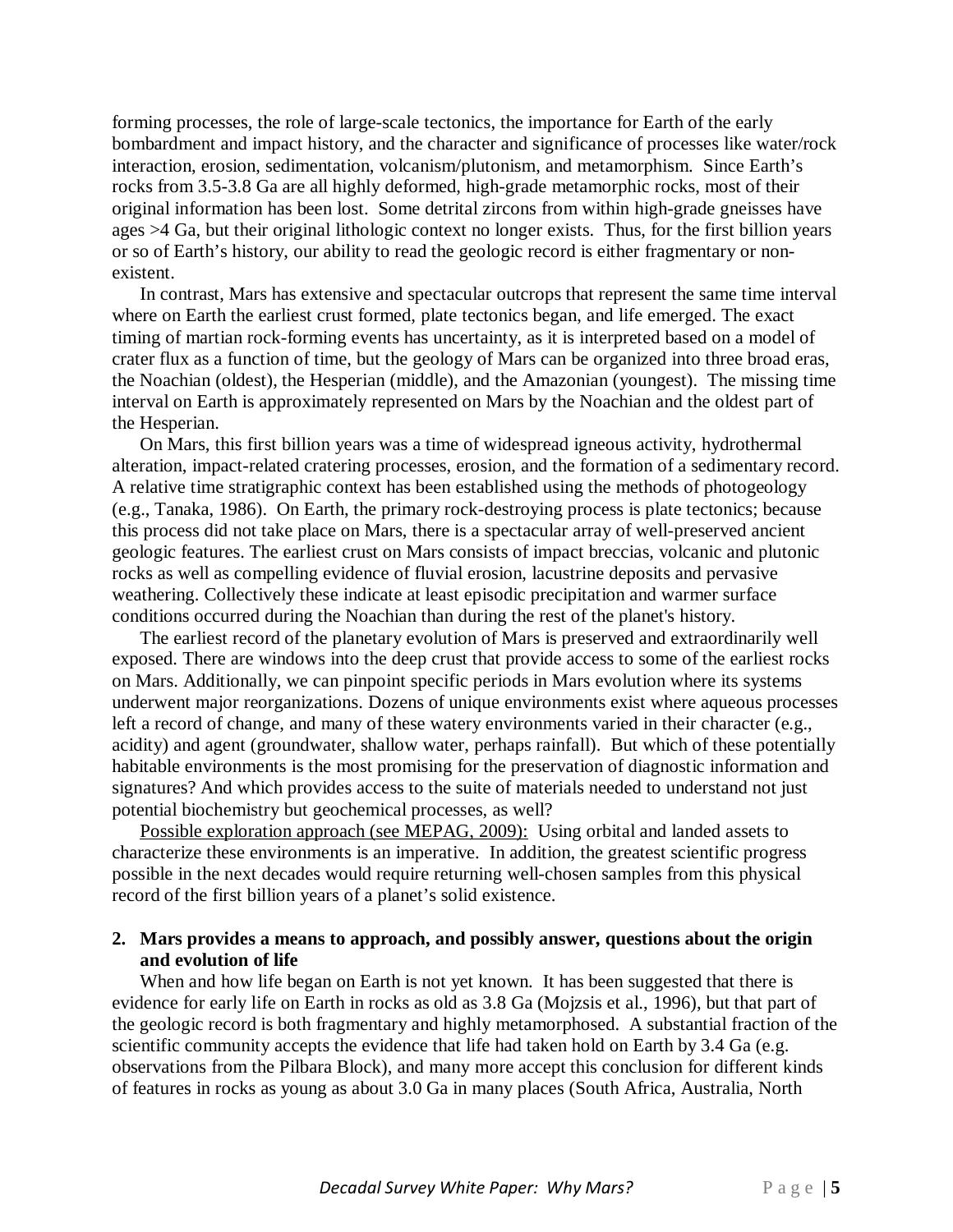America). The general processes by which the inventory of the basic building blocks of life was assembled, how those components were reorganized by the process of pre-biotic chemistry, and how replicating life forms originated and evolved all took place during the critical time period before 3.5 Ga, for which Earth's record is extremely poorly preserved.

Mars has a number of characteristics that make it an exploration imperative for the origins of life. It is a planetary body that today contains the essential ingredients to support and sustain life (e.g. the discoveries of Hecht et al., 2009), and the geologic record is awash in promising ancient habitable environments (e.g. Knoll and Grotzinger, 2006). Clearly, there is potential that life developed on early Mars and that, if it did, there ought to be biosignatures preserved in the ancient rock record.

Furthermore, the detection of non-equilibrium gases (e.g., methane) indicates that there are dynamic processes going on in the Martian subsurface even today that could reflect biological, as well as geochemical, activity. Both biotic and abiotic mechanisms for the origin of the detected methane are consistent with venting from present-day subsurface reservoirs of liquid water. If the methane is abiotic, then a likely source (serpentinization) produces hydrogen, a source of energy and reducing power for microbial life as we know it. If the methane is biotic in origin, then those environments are or were recently inhabited.

Possible exploration approach (see MEPAG, 2009): These discoveries point to a potential two-pronged response for the near future: First, for ancient Mars, a) select and explore *in situ* sites in the ancient crustal areas with high potential for habitability and organic preservation, and b) return samples selected for their astrobiological, as well as geochemical, potential. Second, determine the inventory of atmospheric trace gases, their isotopes, higher-order hydrocarbons, and those key gases which are radiatively or photochemically important.

#### **3. Mars offers a unique opportunity to investigate short- and long-term climate change**

Mars has a dynamic atmosphere that has evolved significantly with time. Furthermore, Mars shows clear evidence for periodic climate change. Layering at high and low latitudes, non-polar subsurface ice deposits, and calculation of the large excursions in inclination of the planet's rotation axis, eccentricity and phasing of its orbit all point to large changes in polar sunlight driving major redistributions of water over the planet in cyclic episodes analogous to the Earth's ice ages. As for Earth, these effects have occurred in relatively recent geologic times. Major questions remain about how layers are emplaced, and the time scales of the processes that do so. Answers to these questions depend on an understanding of modern atmospheric transport processes and polar energy balance, as well as refined characterization of layered ice deposits on the planet.

The longer-term variation and the possibility of a geologically rapid change in atmospheric mass and composition relatively early in Mars history demand a closer look. Evidence that the global magnetic field shut down sometime in this period (a time of apparent change in aqueous mineral formation as well) suggests a connection to enhanced atmospheric escape and possibly to internal supply. The evidence points to enormous changes in the abundance and activity of water at this time. Are they related? Was it a rapid transition or a slow decline?

Possible exploration approach (see MEPAG, 2009): The selected MAVEN mission would look at escape processes in the modern atmosphere. A more detailed look at the inventory of atmospheric trace gases and their isotopologues would reveal the possible role of greenhouse gases like sulfur dioxide and thus connections to the volcanic history of Mars. A better understanding of the current internal structure of Mars would provide key modeling constraints.